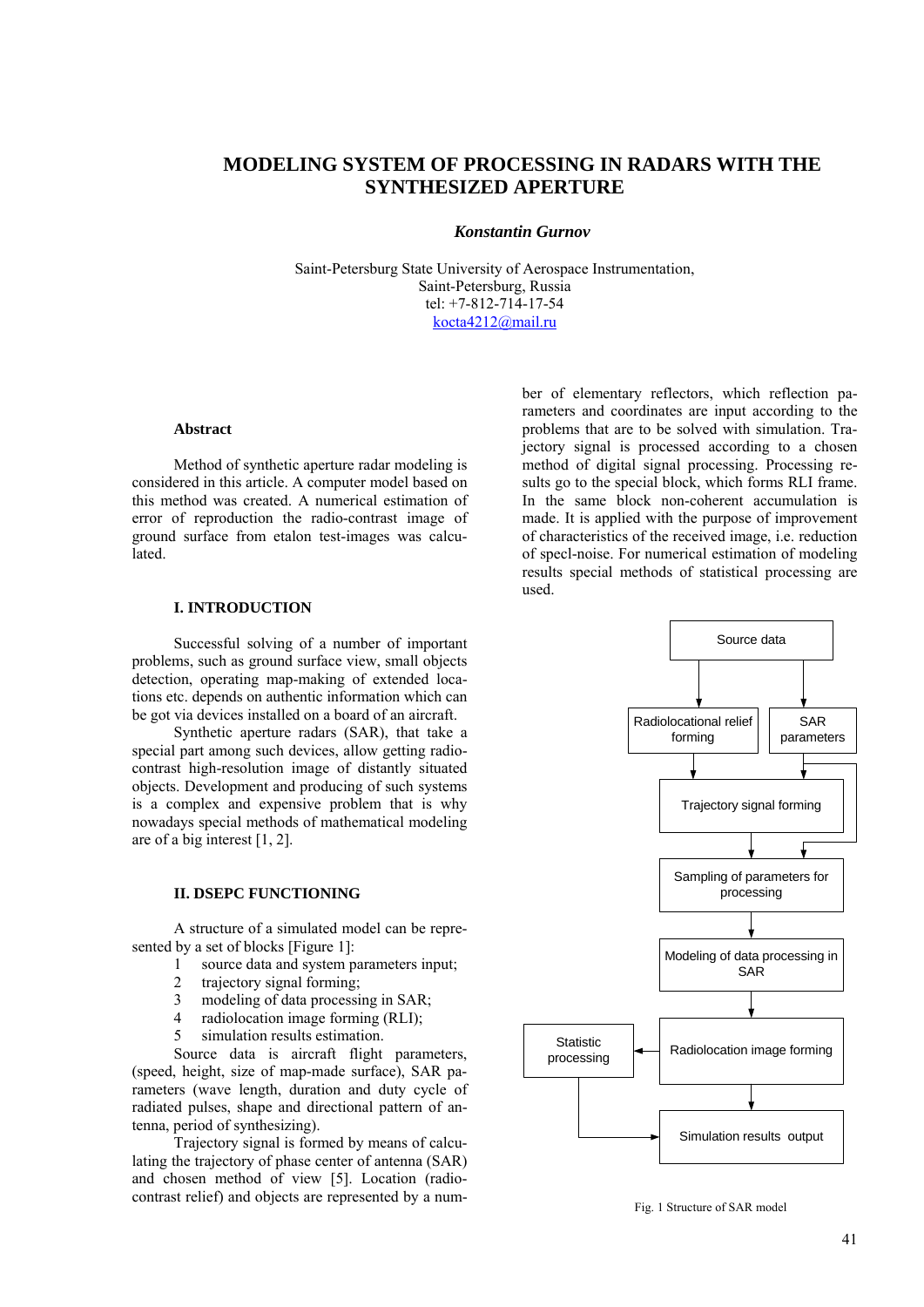Basing of this structure, simulating program, which interface is represented on a figure 3, was created.

Input parameters are:

- $V$  speed of aircraft (m/s);
- $H flight$  altitude (m);
- resolution element size (m);

− image size (number of resolution elements);

number of readings for processing.

Etalon test-image, that simulates the reflecting surface, is to be input to the program either. A discrete model of the surface, representing it as a set of elementary quadratic elements, used in a program. Size of these elements depends on resolution of SAR [figure 2].



Fig. 2 Arrangement of elementary platforms on a surface

There  $\delta y$ ,  $\delta x$  – resolution across and along the direction line,  $A_{ij}$  – value of effective reflecting surface (ERS) of the ij's resoluted element.

Each of them has its unique ERS that defines the element's brightness.



Fig. 3 Program interface

Forming of complex trajectory SAR signal is made by etalon image of map-made part of ground surface. In this program was accepted the phenomenological models of trajectory signal. She leaned on extensive experimental data. The mathematical description process of interaction the electromagnetic waves with real types terrestrial covers is not mentioned while producing this model. [3].

#### **III. MODEL TRAJECTORY SIGNAL**

Numerous experimental and theoretical researches show, that in most cases it is possible to build an algorithm of forming the signal reflected by a terrestrial surface within the framework of multidimensional normal model.

If radiated signal is narrow banded it is possible to find it's complex enveloped. Then, reflected from i-th element signal looks is described by the following formula [4]:

. ..

$$
U_i(t) = K_i F(t - t_r) \chi(t - t_r) \exp(-j\Psi_i(t)),
$$

where  $K_i$  – is a coefficient, representing power of a probing signal and its attenuation while propagating, an effective reflecting surface of an elementary reflector, influence of the antenna directional pattern,  $\dot{F}(t)$  – complex envelope of a probing signal,  $t_r$  – delay for propagation of a probing signal,  $\chi(t)$  – sample function of a complex Gauss random process with zero mean,  $\Psi_i(t)$  – regular change of a signal phase for i-th elementary reflector.

In this case elementary platforms can be set in the cartesian system of coordinates on plane XOY. So they are unequivocally connected with a number of a platform, *ij* i.e.  $x_{ij} = f(i, k), y_{ij} = f(i, k)$ . At the discrete moments of time  $t_n$  (at n-th point of flight trajectory) quartered components of reflected signal can be calculated as a sum of quarter components of partial signals reflected from elementary platforms of some area  $S<sub>n</sub>$ . This area defines a structure of the elementary platforms that reflect signal in this moment of time [5],

$$
U_{cn} = \sum_{i}^{(S_n)} \sum_{j}^{K} K_{nik} (\eta_{nij} \cos \varphi_{nij} - \xi_{nij} \sin \varphi_{nij}),
$$
  

$$
U_{sn} = \sum_{i}^{(S_n)} \sum_{j}^{K} K_{nij} (\eta_{nij} \sin \varphi_{nij} + \xi_{nij} \cos \varphi_{nij}),
$$

where  $\eta_{nij}$ ,  $\xi_{nij}$  – discrete selective values for the moments  $t_n$  of normalized gauss random processes, not correlated at various i and j and correlation for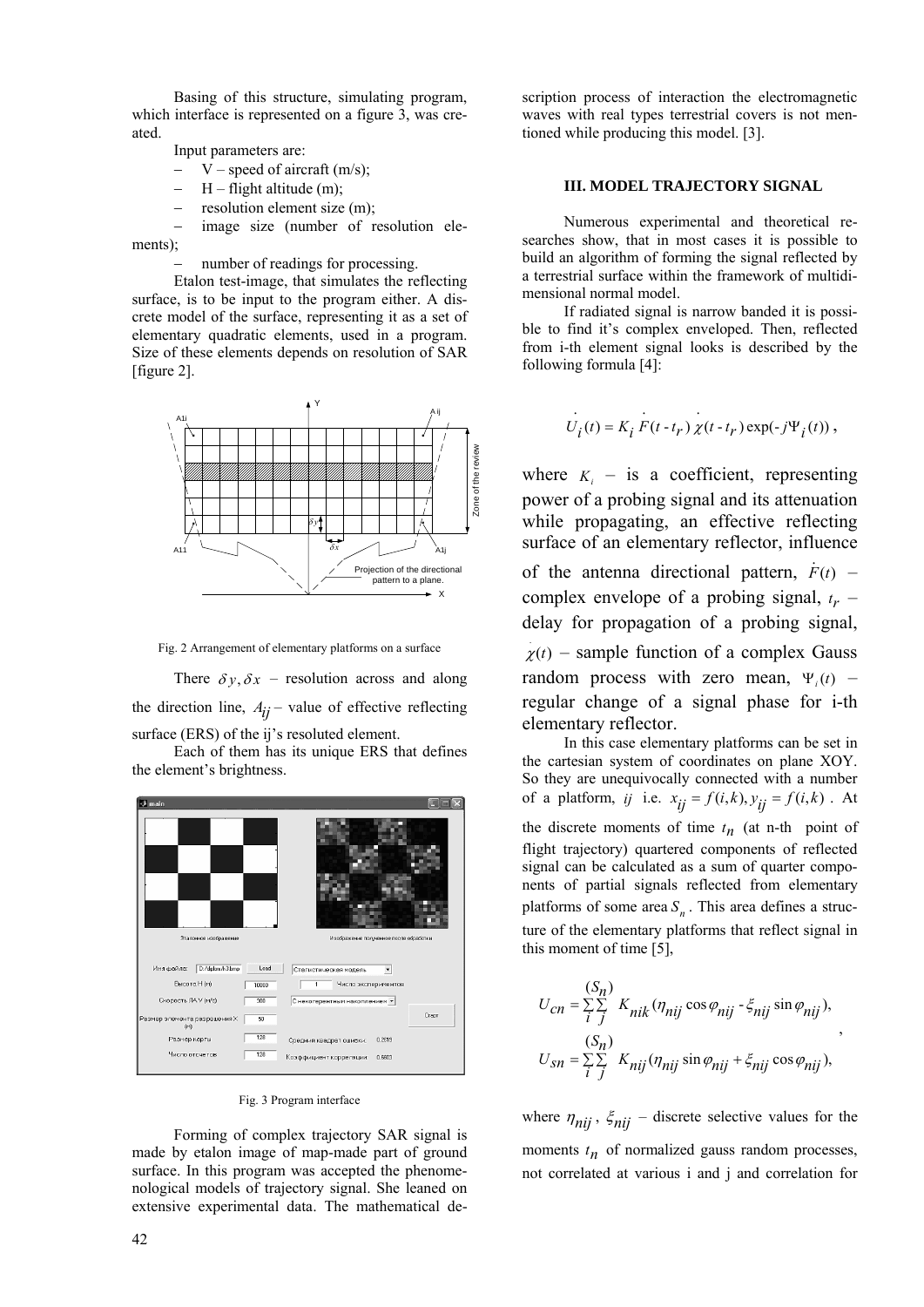various n.  $K_{nij}$  's and  $\varphi_{nij}$  's can be found from these formulas:

$$
K_{nij} = \sqrt{\frac{G_0^2 \lambda^2 P_0}{(4\pi)^3} \sigma_{ij}} \frac{G(\alpha_{nij}, \beta_{nij})}{R_{nij}^2},
$$
  

$$
\varphi_{nij} = \frac{4\pi}{\lambda} R_{nij},
$$

where  $\lambda$  and  $P_0$  are wave length and average power of radiated signal;  $G_0$  – coefficient of antenna's amplification (for power);  $\sigma_{ij}$  – an effective reflecting surface of an elementary platform with number i, j;  $G(\alpha, \beta)$  – normalized directional pattern on power;  $\alpha_{nij}$ ,  $\beta_{nij}$ ,  $R_{nij}$  – polar coordinates of an elementary platform with number  $i, j - in$  n-th point of a

trajectory in system of coordinates connected with antenna. Produced program allows to define the quan-

tity of elementary platforms inside the element of resolution. Program can work both with determined and with statistic of model trajectory signal (model of slowly fluctuating the radiolocation object).

There are several parameters that can be used for estimation of quality of radio contrast images got as a result of processing. One of such parameters is an energy of a mistake (a square root-mean-square errors of reproduction the radio-contrast image)  $\delta_{sr}^2$ [6, 7].

$$
\delta^2 = \frac{\sum_{i} \sum_{j} (A(i, j) - B(i, j))^{2}}{\sum_{i} \sum_{j} (B(i, j))^{2}}
$$

$$
\delta_{sr}^2 = \frac{\sum_{q} \delta^2}{q}
$$

,

where  $A(i, j)$  – values of the radio contrast image array (received image),  $B(i, j)$  – the etalon test image,

I – number of a line,  $j$  – number of a column,  $q$  – quantity of experiments.

Average coefficient of correlation of images K can be used either for estimation [6, 7].

$$
K = \frac{\sum_{i} \sum_{j} \Big(A(i,j) - A_m\Big) \Big(B(i,j) - B_m\Big)}{\sqrt{\Big(\sum_{i} \sum_{j} \Big(A(i,j) - A_m\Big)^2\Big)\Big(\sum_{i} \sum_{j} \Big(B(i,j) - B_m\Big)^2\Big)}}
$$

where  $A(i, j)$  – values of massive the radio contrast image (the received image),  $B(i, j)$  – the reference image  $A_m$ ,  $B_m$ , – average values of massive A and B, I – number of a line, j-number of a column.

### **IV. CALCULATION**

On a first stage of modeling a process of radio contrast image with size 1x32 elements of resolution reception was simulated. As etalon test images 4 kinds of ERS distribution were chosen (see below). Left figure represents ERS distribution along the line and on the right figure the radio contrast image of a line is represented. Result of modeling are given in tables № 1 and 2